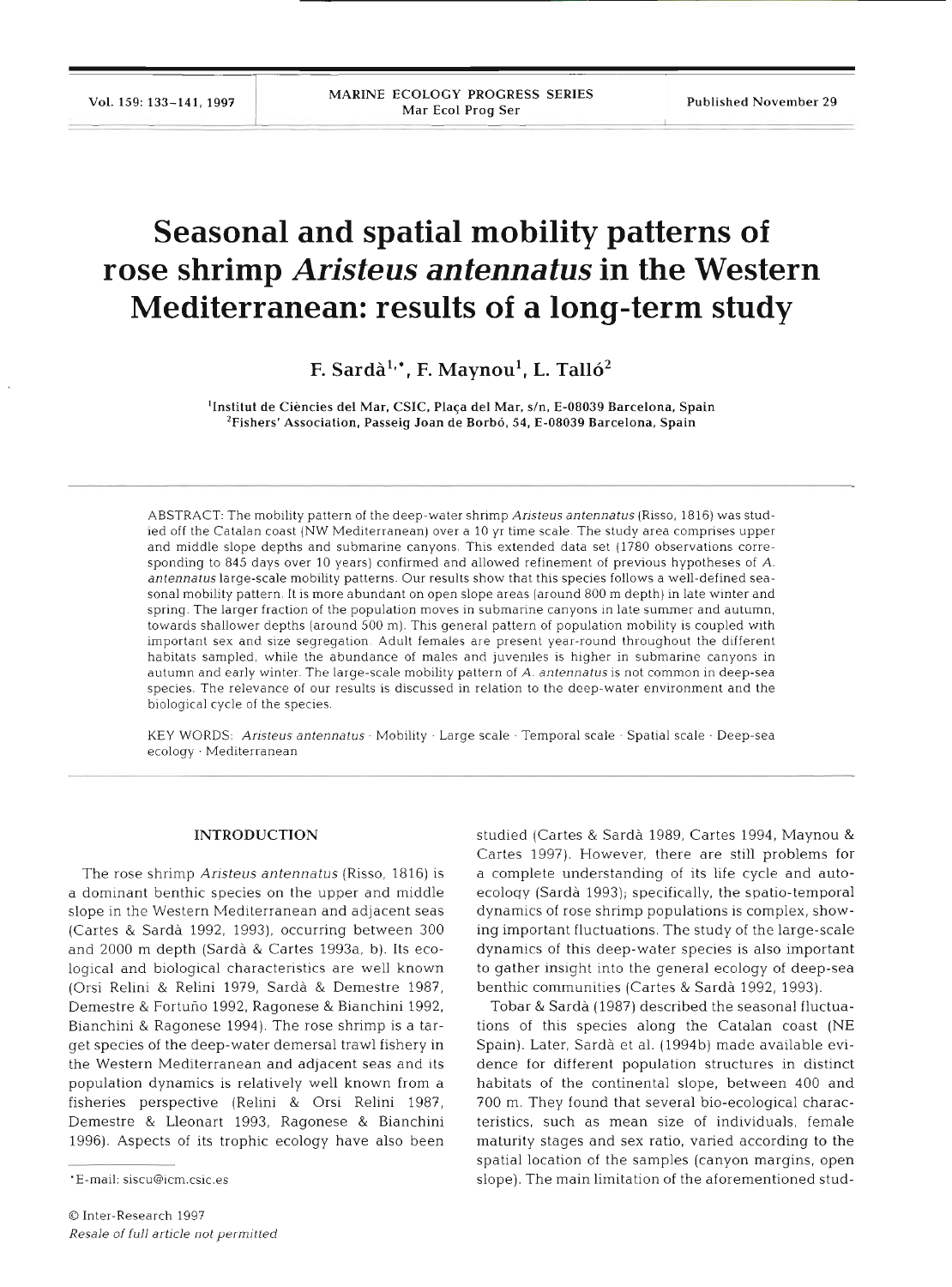

Fig. 1 Location of rose shrimp Aristeus antennatus sampling areas off the Catalan Coast (NW Mediterranean). \*Areas where both scientific and commercial trawl samples were obtained

ies lies in the short time scale of observation, 1 yr, which limited the generalisation of the patterns observed. These studies are valuable, however, as working hypotheses on the space-time dynamics of Aristeus antennatus.

In this paper, the analysis of a 10 yr data set is presented and will be used to test the mobility patterns in this deep-water aristeid shrimp and their persistence through time. We took advantage of the existence of a specialised demersal trawl fleet in the study area targeting the rose shrimp to collect an extended and reliable daily data set over a long time-span and covering differing habitats. The data set based on commercial boat records was complemented with an experimental survey carried out during the study period on a scientific research vessel.

Aristeus antennatus is the first deep-water benthic crustacean (below 500 m) for which a large-scale mobility pattern or migratory behaviour has been described, although such phenomena are known for shallow water penaeids (Garcia & Le Reste 1987) or pandalids (Pandalus borealis; Ouellet & Lefaivre 1994). The objective of this paper is to show the permanence in time of the seasonal mobility patterns in A. antennatus, and to discuss our findings in relation to its life strategy and its deep-water environment.

## MATERIAL AND METHODS

Study area. To obtain reliable daily catch data for a long period of time for Mediterranean species is extremely difficult, given the uncertainty in official catch statistics. Thus, we designed a long-term study to describe the spatio-temporal mobility of Aristeus antennatus from catches of a specialised trawler operating off Barcelona (NE Spain). Only 1 boat was selected in order to keep constant the characteristics of the sampling, such as constancy over time of the skipper, the sampling gear and the sampling procedure. The boat and trawl characteristics are: 24 m length, 500 hp, and Catalan trawl with 70 m of foot-rope, 600 kg otter doors and 38 mm stretch mesh size in the cod end. The skipper of the selected boat was given a specially designed log-book. Each entry (record) of the log-book included, among other items, the exact start and end position of each haul, the catch and the proportion of sizes in the catch. The final data set comprises the daily fishing activity of a representative boat over the period 1986 to 1996. The data collection was overseen periodically by on-board scientific observers from our research team. The data noted by the skipper in the log-book was cross-

checked at random with the official sale bills from the fish market for this commercial boat. The fishing activity encompassed traditional grounds off Barcelona, covenng upper and middle slope depths of varying bottom morphology (Fig. 1). The fishing grounds known as 'Serola' and 'Abissinia' are located over the slope between 450 and 750 m depth. The fishing grounds known as 'Morràs', 'Merenguera' and 'Sant Salvador' are located over the heads of canyons cutting the slope (Fig. l), at 350 to 600 m depth. Finally, 'Can Pere Negre' is a fishing area of intermediate structure, being a slope area crossed by small canyons and depressions, at depths ranging from 450 to 800 m. Hauls last 2 to 3 h over open-slope fishing grounds, while in the canyons they last about 1 h, due to the complexity of the sea floor.

The distance from the coast to the farthest fishing grounds is 35 km. From the nearest to farthest fishing grounds the distance is 40 km. The total surface of the study area is 750 km2.

Data analysis. **A** preliminary data analysis was required in order to check for the quality and consistency of the data. The data selected for the final analysis were those obtained under fair weather conditions and optimal manoeuver for rose shrimp, as indicated by the remarks of the skipper. The final data set comprises 1780 hauls (corresponding to 845 days), including start and end location of the haul (GPS), duration of the haul (min), catch (kg) and size composition (CL, standard carapace length in mm). The catch of rose shrimp is traditionally divided and marketed under 3 categories: small **(c24** mm CL, comprising juveniles of both sexes and males, which are smaller than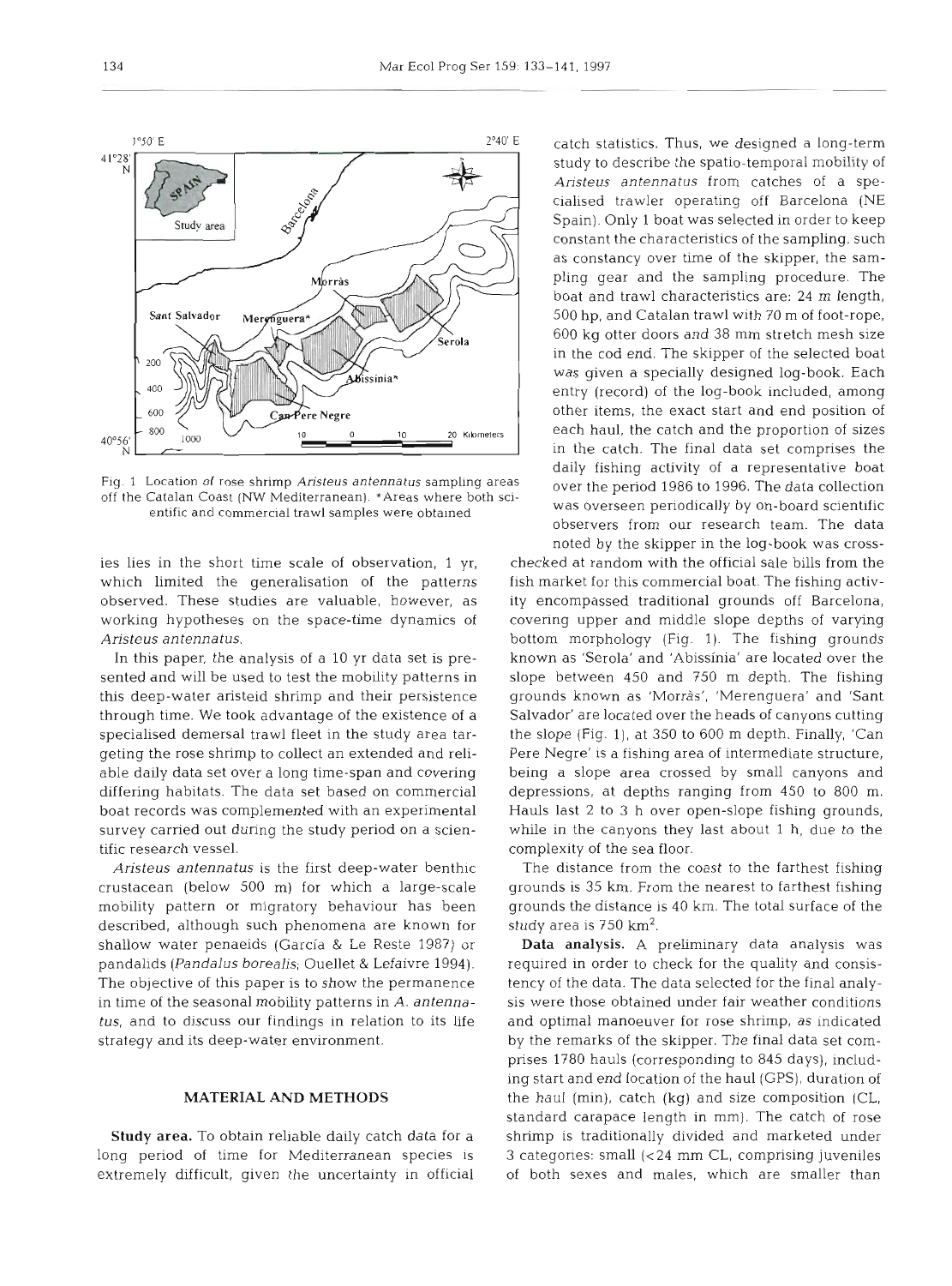|  | ı<br>I<br>×<br>۰. | ۰.<br>×<br>$\sim$ |
|--|-------------------|-------------------|
|--|-------------------|-------------------|

|                                        | <b>SER</b>      | <b>CPN</b>      | <b>MER</b>      | <b>SSA</b>       | all             |
|----------------------------------------|-----------------|-----------------|-----------------|------------------|-----------------|
| Total number of days visited           | 348             | 160             | 215             | 122              | 845             |
| Total number of hauls                  | 502             | 241             | 671             | 366              | 1780            |
| Catch $(kq h^{-1})$ , mean $\pm$ 2 SE) | $6.31 \pm 0.42$ | $7.37 \pm 0.94$ | $9.93 \pm 0.54$ | $10.89 \pm 0.70$ | $8.69 \pm 0.31$ |

Table 1 Summary statistics of the fishing activity by the commercial boat sampler. SER: Serola (slope); CPN: Can Pere Negre (slope/canyon); MER: Merenguera (canyon), SSA. Sant Salvador (canyon); these are the local names of the 4 selected sampling areas (fishing grounds). ALL: combination of the 4 sampling areas

females in this sexually dimorphic species), medium (24 to 45 mm CL, comprising mainly 2 yr old females and a small fraction of large males), and large **(>45** mm CL, consisting entirely of adult females). The size intervals and categories by sex were studied by Sardà & Demestre (1987). Table 1 summarises the structure of the 10 yr data set. The catch data were standardised to CPUE (catch per unit effort,  $kg \ h^{-1}$ ), which is used as an index of abundance.

The preliminary analysis also showed that the activity of the fishing boat followed a definite seasonal pattern along the 10 yr study period. Accordingly, the final data set was organised as a notional study year, lumping data for each month, for each of the main fishing grounds (accounting for over 95% of the total hauls): Serola (slope), Can Pere Negre (slope/canyon), Merenguera (canyon) and Sant Salvador (canyon).

During the period of the commercial sampling, a parallel and complementary experimental trawl sampling was performed to quantify the internal population structure of *Aristeus antennatus* inside the canyon and on the slope. The experimental sampling was conducted aboard the RV 'Garcia del Cid' (38 m length, 1200 hp) in spring and autumn 1991 and in winter and summer 1992. The objective of the experimental sampling was to sample adequately the 4 seasons of the year and investigate the possible bias introduced by fishing interests in the commercial data set. The trawl used had the same characteristics as the commercial trawl, including mesh size. The cod-end liner was fitted with a 12 mm stretched mesh size to evaluate the catch efficiency on juveniles. Two adjacent fishing grounds were selected for the experimental surveys: Abissinia (slope) and Merenguera (canyon). The biological data collected in these surveys were: number and weight of individuals, CL, sex and stage of gonadal maturity, according to the gonadal stages defined by Demestre & Fortuño (1992). The data obtained were analysed for size frequency distribution, comparing the 2 habitats. The size frequency distribution was analysed separately by sexes, given that **A.** *antennatus*  is markedly sexually dimorphic, females being larger than males.

One-way analysis of variance (ANOVA) was performed on catch data by size categories and by fishing grounds to detect significant differences ( $\alpha = 0.05$ ; Berenson et al. 1983). **A** post hoc Scheffe test was employed to isolate the significant effects of the ANOVA (Berenson et al. 1983). The Kolmogorov-Smirnov test was performed on pairs of size frequency distributions by sex to detect significant differences  $(\alpha = 0.01)$ ; Sokal & Rohlf 1969) in the shape of the histograms. For those pairs of size frequencies that were significantly different, the difference in the mean size was tested by Student's t-test (Sokal & Rohlf 1969).

#### **RESULTS**

The spatio-temporal pattern of the fishing activity (defined as days working over a given fishing area) over the 4 selected fishing grounds is presented in Fig. 2. The fishing activity was centered on the Serola grounds between February and May. In May and June the bulk of the activity shifted towards Can Pere Negre. From June to October, fishing was more important in Merenguera canyon and from September to March, the boat turned to Sant Salvador canyon.

The monthly catch (Fig. 3) closely followed this pattern. In winter (January and February) the highest catch (around 10 kg  $h^{-1}$ ) was obtained in the canyon fishing grounds (Merenguera and Sant Salvador), while the occasional visits to Serola (slope) yielded about 5 kg  $h^{-1}$ . In spring (March to June), increasing and sustained catches on Serola and Can Pere Negre are probably the reason of the shift of the activity towards slope areas easier to work on. The occasional visits to the canyon fishing grounds yielded negligible abundance (except in April in Merenguera). In summer and early autumn, the catch was zero on the slope (Serola), while catch was still sustained on Can Pere Negre (intermediate characteristics between slope and canyon). In late autumn and winter, the resource seemed to disappear from Can Pere Negre, while it recovered in Merenguera canyon, but it was particularly high in the canyon areas.

Thus, the mobility pattern of the fishing activity closely matches the availability of rose shrimp and the trawlers can be said to 'follow' the shrimp, which is more abundant from late winter to summer over slope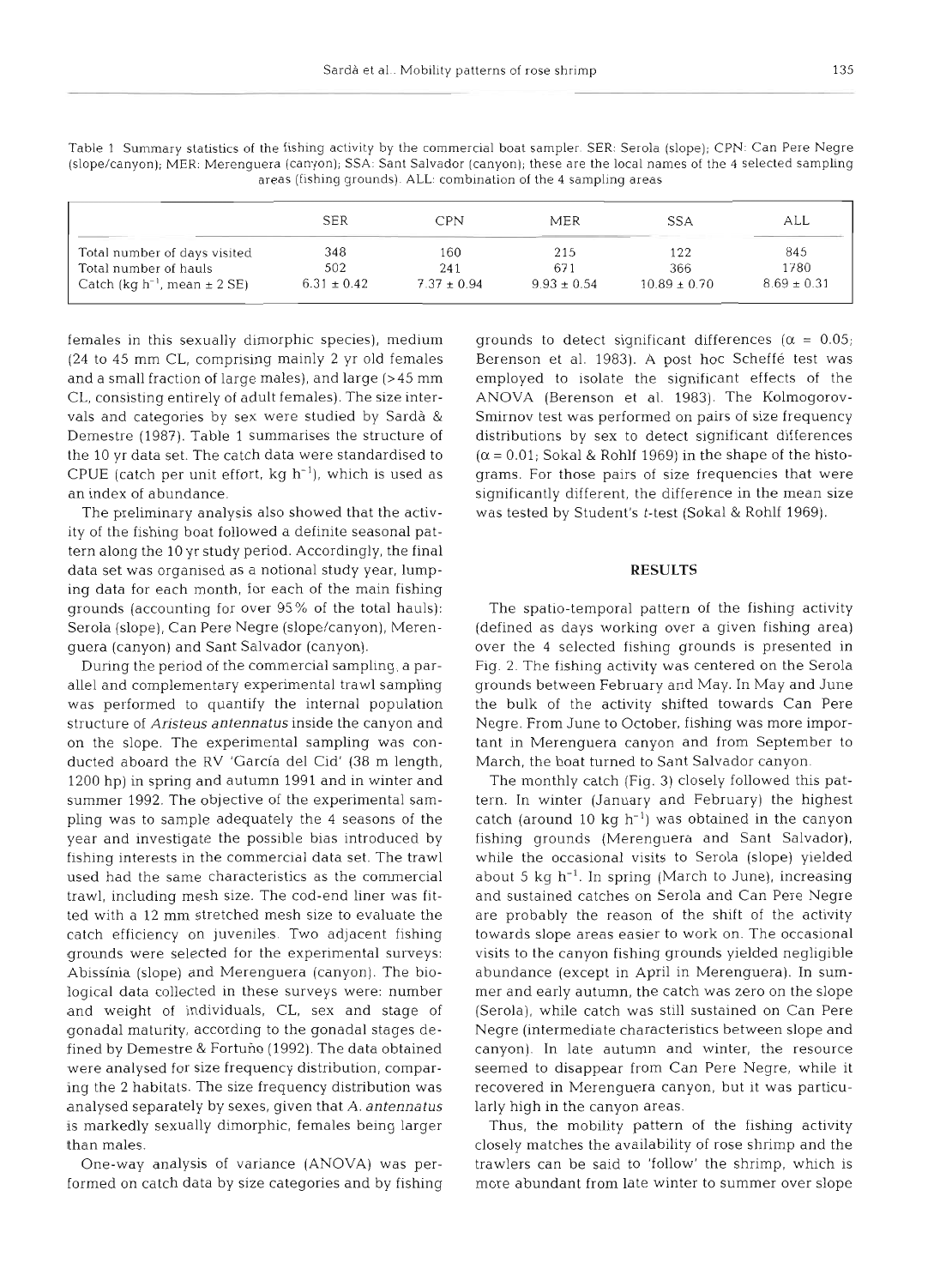

Fig. **2.** Evolution of the sampling effort (number of days visit- notional year ing a given sampling area) by the commercial boat sampler during the 10 yr period. Number of visits are pooled within a notional year

areas and more abundant from late summer to early winter in the canyons. This is made clear in Fig. **4,**  where the pooled catch over the 4 fishing grounds is represented. The abundance is fairly constant along the year (around 10 kg  $h^{-1}$ ) because the fishers adapt to the predictable fluctuations of the resource, thus ensuring themselves a certain constancy in their earnings.

The ANOVA results of the rose shrimp abundance in space by categories is presented in Table 2. The size

Table 2. Aristeus antennatus. Mean abundance (kg  $h^{-1}$ ) of size categories in the 4 sampling areas. **All** categories differed significantly in a I-way **ANOVA,** at the a-level 0.05. Abbreviations as in Table 1

|        | <b>SER</b> | <b>CPN</b> | MER   | <b>SSA</b> |
|--------|------------|------------|-------|------------|
| Small  | 0.902      | 0.543      | 1.900 | 4.412      |
| Medium | 1.042      | 0.589      | 3.457 | 3.244      |
| Large  | 3.148      | 3.624      | 4.324 | 3.631      |



J F M A M J J A S O N D Fig. 3. Ansteus antennatus. Evolution of the rose shrimp Month abundance (in catch per unit effort) on the 4 main fishing grounds during the 10 yr sampling period, pooled over the

composition of the catch varied according to the habitats. In Serola and Can Pere Negre (slope facies) large shrimp abundance was over **3** kg h-' while small and medium shrimp represented 1 kg  $h^{-1}$  or less. In Merenguera and Sant Salvador canyons the mean abundance was comparable to that of the slope fishing grounds, but the fraction of small plus medium shrimp was dominant, and more so in Sant Salvador canyon.

**A** post hoc Scheffe test among categories (Table **3)**  illustrates that the spatial factor was more important for smaller shrimp than for larger shrimp. Thus, the abundance of small and medium shrimp was significantly different between slope and canyon fishing grounds, while the abundance of large shrimp was different only between Serola and Merenguera canyon. Also, large shrimp caught by the sampling boat on each fishing ground (Table 4) constituted 61.7 and **74.3** % of total shrimp on the slope areas and less than 50% in canyons. These results indicate that a component of population structure (smallAarge shrimp) must be added to the spatial fluctuation of shrimp shown in Fig. **3.** Considering that *Ansteus* **anfennatus** males are smaller than females, the high abundance of small and medium shrimp in the canyon areas is in part due to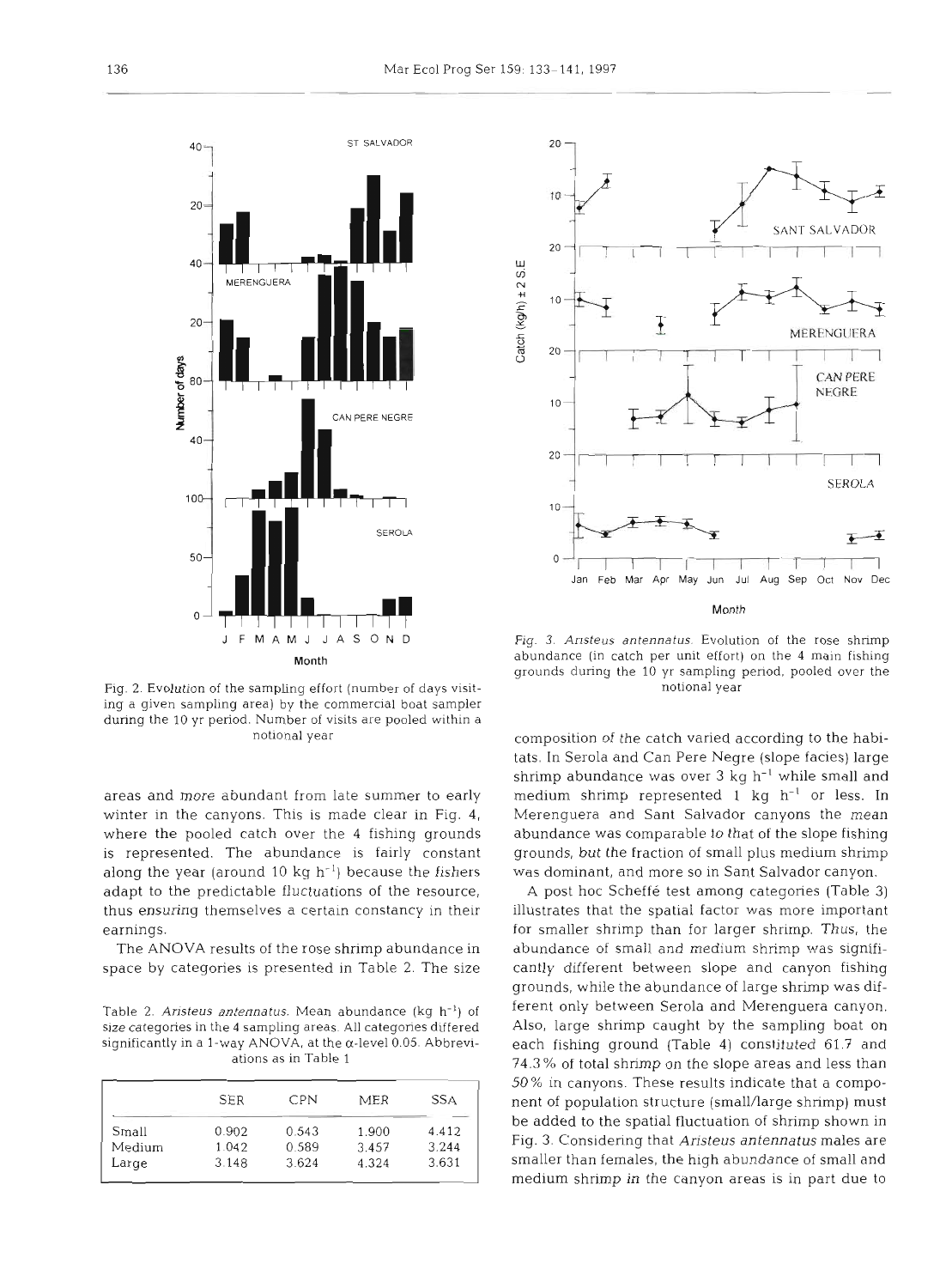| Table 3. Aristeus antennatus. Post hoc Scheffé test among cat-     |  |
|--------------------------------------------------------------------|--|
| eqories of Table 2. Abbreviations as in Table 1. ns: not siq-      |  |
| nificant. Significance: $p < 0.01$ , $\cdot \cdot \cdot p < 0.001$ |  |

|            | <b>SER</b> | CPN                  | MER | Catch (kg/h) ±<br>10       |
|------------|------------|----------------------|-----|----------------------------|
| Small      |            |                      |     |                            |
| <b>CPN</b> | ns         |                      |     |                            |
| MER        |            | $\cdots$             |     |                            |
| <b>SSA</b> |            | $\cdots$             | .   |                            |
| Medium     |            |                      |     |                            |
| <b>CPN</b> | ns         |                      |     | Fig. 4. $A$ .              |
| MER        |            | $\cdots$             |     | abundanc                   |
| <b>SSA</b> | .          | $\ddot{\phantom{1}}$ | ns  |                            |
| Large      |            |                      |     |                            |
| <b>CPN</b> | ns         |                      |     |                            |
| MER        |            | ns                   |     | separatel                  |
| <b>SSA</b> | ns         | ns                   | ns  | dimorphi<br>$all$ at $new$ |

Table 4. Aristeus antennatus. Total kg caught by the commercial boat sampler by size categories. Abbreviations as inTable 1

|                | <b>SER</b> | CPN  | MER  | <b>SSA</b> | all.  |
|----------------|------------|------|------|------------|-------|
| Small $(\% )$  | 18.0       | 11.9 | 19.9 | 38.3       | 23.3  |
| Medium (%)     | 20.3       | 13.8 | 33.7 | 28.0       | 25.7  |
| Large $(%)$    | 61.7       | 74.3 | 46.4 | 33.7       | 51.1  |
| Total (tonnes) | 4.14       | 0.89 | 2.86 | 3.21       | 11.10 |

the higher occurrence of males in those areas (Sarda et al. 1994b).

Table 5 shows the summary data corresponding to the expenmental trawl sampling. Females were dominant in the samples. The samples with a low number of individuals were also used in the analyses, given that the low abundance of shrimp results from the season of the year and the habitat sampled and is not a problem of inadequate sampling. The size frequencies obtained are thus representative of the population remaining on the fishing grounds (Sardà et al. 1994b).

Histograms were constructed for each haul from the size frequencies obtained in the sampling for each sex



Fig. 4. Ansteus antennatus. Evolution of the rose shrimp abundance (in catch per unit effort) along the notional year. pooling data for all sampling areas

separately, because *Aristeus antennatus* is *a* sexually dimorphic species. Each histogram was compared with all other histograms for the same sex (Table 6).

The size frequencies of females from the slope (odd codes) were not significantly different (at the level of  $\alpha$  < 0.01) for different seasons of the year (Table 6). The size frequencies of females corresponding to the canyon samples (even codes) differed for the pairs S2-A4, S2-Su8, A4-Su8 and W6-Su8. The mean of the size frequency for sample Su8 was significantly larger than that of all other samples, i.e. females found in summer were larger than in other seasons of the year. However, the mean size of females was smaller in the canyon than on the slope, except for pair S1-Su8.

For male samples corresponding to the slope (odd code), differences were significant for the pairs A3-Su? and W5-Su? (Table 6). Sample Su? (slope) corresponds to summer, when the smallest males were found on the slope. The largest males were observed in sample W5 (slope), corresponding to winter. In the canyon, in autumn and winter, the number of males in the samples was also higher than in spring and summer samples.

As reported in other works (Sarda & Demestre 1987, Tobar & Sarda 1987), the mean size of females was always larger than that of males for any season and location. Further, females were always more abundant than males in the catch, specially in summer, when

Table 5. Aristeus antennatus. Experimental trawl sampling for the analysis of population structure in the study area. Code: even numbers correspond to canyon samples, odd to slope samples

| Code | Season | Date        | Mean depth (m) | No. of males | No. of females | Sex ratio $(\%)$ |
|------|--------|-------------|----------------|--------------|----------------|------------------|
|      | Spring | 23 Apr 1991 | 600            | 205          | 521            | 39.3             |
|      | Spring | 23 Apr 1991 | 400            | 126          | 867            | 14.5             |
| 3    | Autumn | 09 Dec 1991 | 600            | 15           | 28             | 53.6             |
| 4    | Autumn | 09 Dec 1991 | 450            | 158          | 660            | 23.9             |
| 5    | Winter | 12 Mar 1992 | 550            | 144          | 314            | 45.9             |
| 6    | Winter | 12 Mar 1992 | 450            | 17           | 110            | 15.5             |
|      | Summer | 26 Jul 1992 | 600            | 4            | 371            | 1.1              |
| 8    | Summer | 26 Jul 1992 | 400            | 26           | 1130           | 2.32             |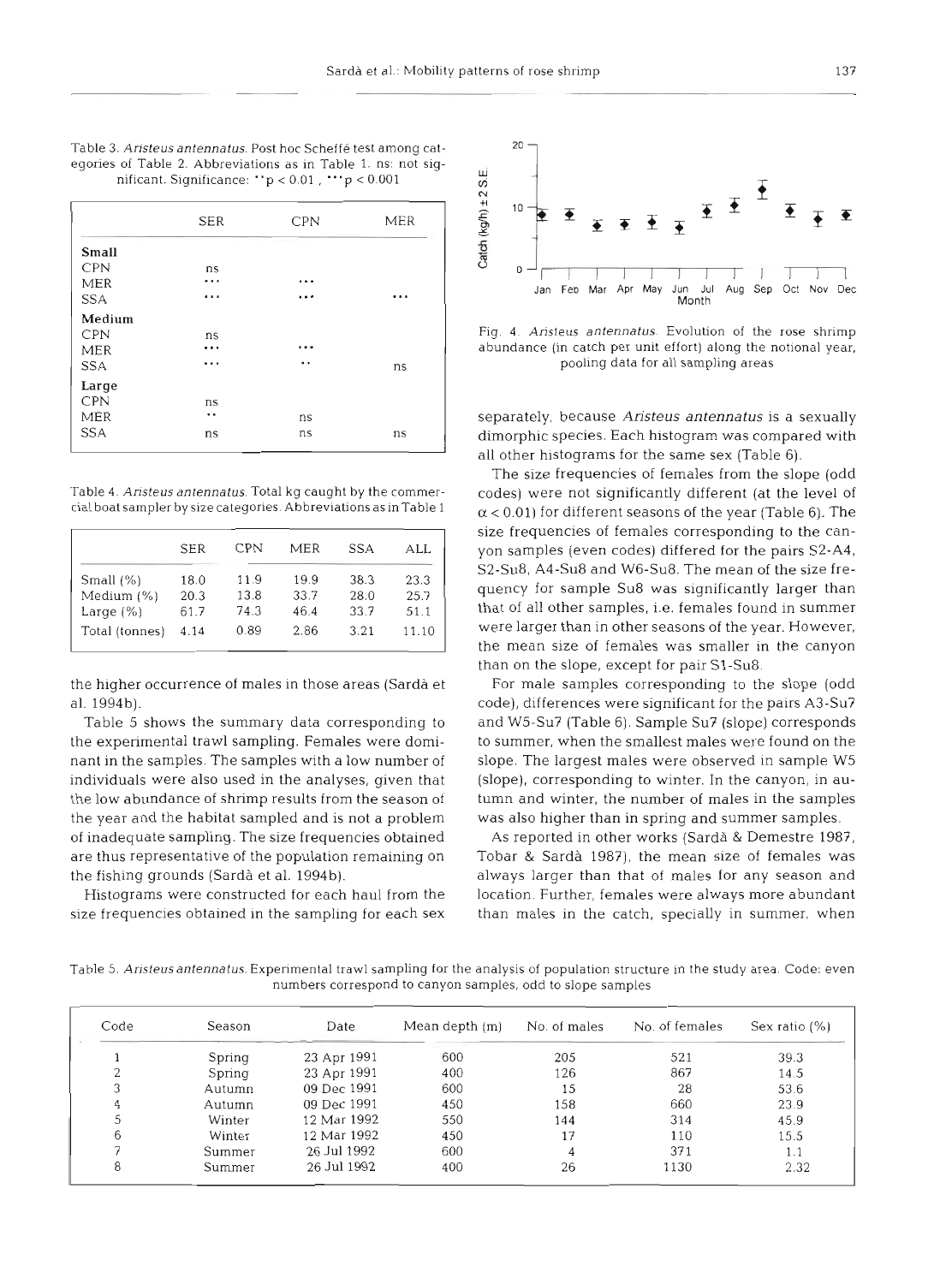| Samples   | ds |                                 | Females |       |                         |                                 | Males |       |                         |                |
|-----------|----|---------------------------------|---------|-------|-------------------------|---------------------------------|-------|-------|-------------------------|----------------|
| compared  |    | Frequencies, K-S test           |         |       | Means, Student's t-test | Frequencies, K-S test           |       |       | Means. Student's t-test |                |
|           |    | d<br>p                          | Х       | Y     | t<br>p                  | d<br>p                          | X     | Υ     |                         | p              |
| $S1-S2$   | М  | $0.2713$ 0.0543                 | 30.76   | 27.99 | 2.3303 0.0199           | $0.5803$ $0.0009$ *             | 24.94 | 20.41 |                         | 4.2443 0.0000  |
| $S1 - A3$ |    | 0.1749<br>0.4417                | 30.76   |       | 32.50 -0.9313 0.3519    | 0.9216<br>0.1626                | 24.94 | 26.00 | $-0.9928$ $0.3211$      |                |
| $S1 - A4$ |    | 0.1993<br>0.2846                | 30.76   |       | $32.68 - 1.0534 0.2923$ | 0.1390<br>0.9794                | 24.94 | 24.19 | 0.8305 0.4063           |                |
| $S1-W5$   |    | 0.2872 0.0351                   | 30.76   |       | $35.38 - 3.0994 0.0020$ | 0.3452 0.1290                   | 24.94 | 26.95 | $-2.3441$ 0.0192        |                |
| $S1-W6$   |    | 0.2334<br>0.1384                | 30.76   | 28.18 | 1.8672 0.0620           | 0 3 5 4 5<br>0.1112             | 24.94 | 23.00 | 2.0076 0.0448           |                |
| $S1-Su7$  |    | 0.0178<br>0.3105                | 30.76   |       | 34.16 -2.3852 0.0172    | 0.046.1<br>04049                | 24.94 | 23.00 | 1.8894 0.0590           |                |
| $S1-Su8$  | MF | 0.3722<br>0.0023                | 30.76   |       | $36.05 - 3.8749 0.0001$ | 0.5995<br>$0.0005$ <sup>*</sup> | 24.94 | 21.00 |                         | 3.5733 0.0004* |
| $S2-A3$   | MF | $0.4375$ $0.0002$               | 27.99   |       | $32.50 - 2.6868 0.0073$ | 0.6730<br>0.0001                | 20.41 | 26.00 | $-4.6701$ 0.0000        |                |
| $S2-A4$   | MF | 0.0077<br>0.3370                | 27.99   |       | $32.68 - 2.8864 0.0040$ | 0.4933<br>0.0074                | 20.41 | 24.19 | $-3.6112$ 0.0003        |                |
| $S2-W5$   | MF | 0.5479<br>0.0000                | 27.99   |       | $35.38 - 5.9271 0.0000$ | 0.8136<br>0.0000                | 20.41 |       | $26.95 - 6.4577 0.0000$ |                |
| S2-W6     |    | 0.1348<br>0.7652                | 27.99   |       | 28.18 -0.1700 0.8651    | 0.3077<br>0.2264                | 20.41 |       | 23.00 -2.3490 0.0189    |                |
| $S2-Su7$  | F  | 0.5818<br>0.0000                | 27.99   |       | $34.16 - 5.2776 0.0000$ | 0.3730<br>0.0815                | 20.41 |       | $23.00 -2.2414 0.0251$  |                |
| $S2-Su8$  | F  | 0.6435<br>0.0000                | 27.99   |       | $36.05 - 7.3611 0.0000$ | 0.2081<br>0.7019                | 20.41 | 21.00 | $-0.4859$ 0.6271        |                |
| $A3 - A4$ |    | 0.1596<br>0.5603                | 32.50   |       | $32.68 - 0.0809 0.9355$ | 0.3829<br>0.2675                | 26.00 | 24.19 | 1.7223 0.0853           |                |
| $A3-W5$   |    | 0.2082<br>0.2388                | 32.50   |       | $35.38 - 1.5126 0.1303$ | 0.2167<br>0.6526                | 26.00 | 26.95 | $-0.9362$ 0.3491        |                |
| $A3-W6$   | F  | 0.4083<br>$0.0006$ <sup>*</sup> | 32.50   | 28.18 | 2.3727 0.0178           | 0.0201<br>0.4471                | 26.00 | 23.00 |                         | 2.7093 0.0068' |
| $A3-Su7$  | M  | 0.2068<br>0.2457                | 32.50   |       | 34.16 -0.8969 0.3700    | 0.0029<br>0.5334                | 26.00 | 23.00 |                         | 2.5855 0.0098  |
| $A3-Su8$  | M  | 0.2805<br>0.0423                | 32.50   |       | $36.05 - 1.9654 0.0495$ | 0.6922<br>0.0000                | 26.00 | 21.00 |                         | 4.0702 0.0000  |
| $A4-W5$   | M  | 0.2819<br>0.0408                | 32.68   |       | $35.38 - 1.4576 0.1450$ | 0.4842<br>0.0091                | 24.19 | 26.95 | $-3.3081$ 0.0010        |                |
| $A4-W6$   |    | 0.2939 0.0290                   | 32.68   | 28.18 | 2.5400 0.0112           | 0.3834<br>0.2674                | 24.19 | 23.00 | 1.2619 0.2069           |                |
| $A4-Su7$  |    | 0.2829<br>0.0396                | 32.68   |       | $34.16 - 0.8244 0.4100$ | 0.3906<br>0.2658                | 24.19 | 23.00 | 1.1844 0.2361           |                |
| A4-Su8    | M  | $0.3542$ $0.0043$ <sup>*</sup>  | 32.68   |       | 36.05 -1.9228 0.0547    | 0.5529<br>0.0018                | 24.19 | 21.00 |                         | 2.9461 0.0033* |
| W5-W6     | MF | 0.5128<br>$0.0000$ <sup>*</sup> | 35.38   | 28.18 | 5.02610.0000            | 0.5777<br>0.0009                | 26.95 | 23.00 |                         | 4.3676 0.0000* |
| $W5-Su7$  | M  | 0.1188 0.8798                   | 35.38   | 34.16 | 0.8253 0.4092           | 0.7501<br>0.0000                | 26.95 | 23.00 |                         | 4.0786 0.0000* |
| $W5-Su8$  | M  | 0.0956<br>0.9785                | 35.38   | 36.05 | $-0.4763$ 0.6338        | $0.0000$ <sup>*</sup><br>0.7382 | 26.95 | 21.00 |                         | 5.6713 0.0000* |
| $W6-Su7$  | F  | 0.5250<br>0.0000                | 28.18   |       | $34.16 - 4.3804 0.0000$ | 0.1764<br>0.8665                | 23.00 | 23.00 | $-0.0001$ 1.000         |                |
| $W6-Su8$  | F  | 0.5957<br>0.0000                | 28.18   |       | $36.05 - 6.0433 0.0000$ | 0.5157<br>0.0044                | 23.00 | 21.00 | 1.7577 0.0790           |                |
| $Su7-Su8$ |    | 0.1101 0.9280                   | 34.16   |       | $36.05 - 1.4023 0.1612$ | $0.5384$ $0.0025$               | 23.00 | 21.00 | 1.6815 0.0928           |                |

Table *6. Aristeus antennatus.* Pair comparison of histograms for samples ohtamed in the experimental trawling by sexes. S: spring; Su: summer; A: autumn; W: winter. Slope: odd codes; canyon: even codes. K-S: Kolmogorov-Smirnov test ('p < 0.01); ds: significant differences for M (males) and/or F (females). X: mean of the first histogram compared (left code); *Y*<sup>.</sup> mean of the second histogram compared (right code). t: t-test values for mean comparisons only were considered when K-S was significant

almost l00 % of the samples were made up of females (Table 5). In the canyon samples, the proportion of males was always smaller than 25%, while on the slope the proportion was close to 50% in autumn and winter (although the number of samples was relatively low in autumn; Table 5).

### **DISCUSSION**

Tagging and tracking techniques offer direct and exact information on the mobility of decapod crustaceans. These techniques have been successfully applied to shallow-water decapods, such as prawns (Garcia & Le Reste 1987), lobsters (Campbell 1986) or majids (Hines et al. 1995). All these species have in common a heavily calcified shell, long intermoult periods and resistance to handling, and they are usually caught in shallow waters by pots.

Deep-sea shrimps such as Aristeus antennafus present difficulties for the application of direct systems to assess mobility. They are caught by bottom trawls at great depth and most specimens arrive dead to the

deck, sometimes with a damaged shell due to its fragility. Tagging experiments performed in the pandalid shrimp *Pandalus borealis* (Skúladóttir 1985) resulted in a low recapture percentage (2.8 %) during 14 mo. Thus the information obtained from commercial fishing boats over long time periods, when correctly treated and analysed, is more efficient and less expensive in the study of deep-water shrimp mobility.

The pattern that emerges from the combination of the 2 studies presented here is the following (Fig. 5): rose shrimp abundance is higher on the slope in spring and summer, while its abundance is higher from late summer to early winter in the canyons. Further, this space-time dynamics is complicated by the fact that small and medium shrimp are found in the canyons at higher abundances than larger shrimp and this fraction of the population is composed mainly of males and juveniles. Canyons can be seen as the recruitment areas of individuals to the population, as shown for European hake (Merluccius merluccjus; Stefanescu et al. 1994) and also for crustacean decapods and other invertebrates (Sarda et al. 1994a). Thus, Aristeus antennatus is a deep-water decapod species with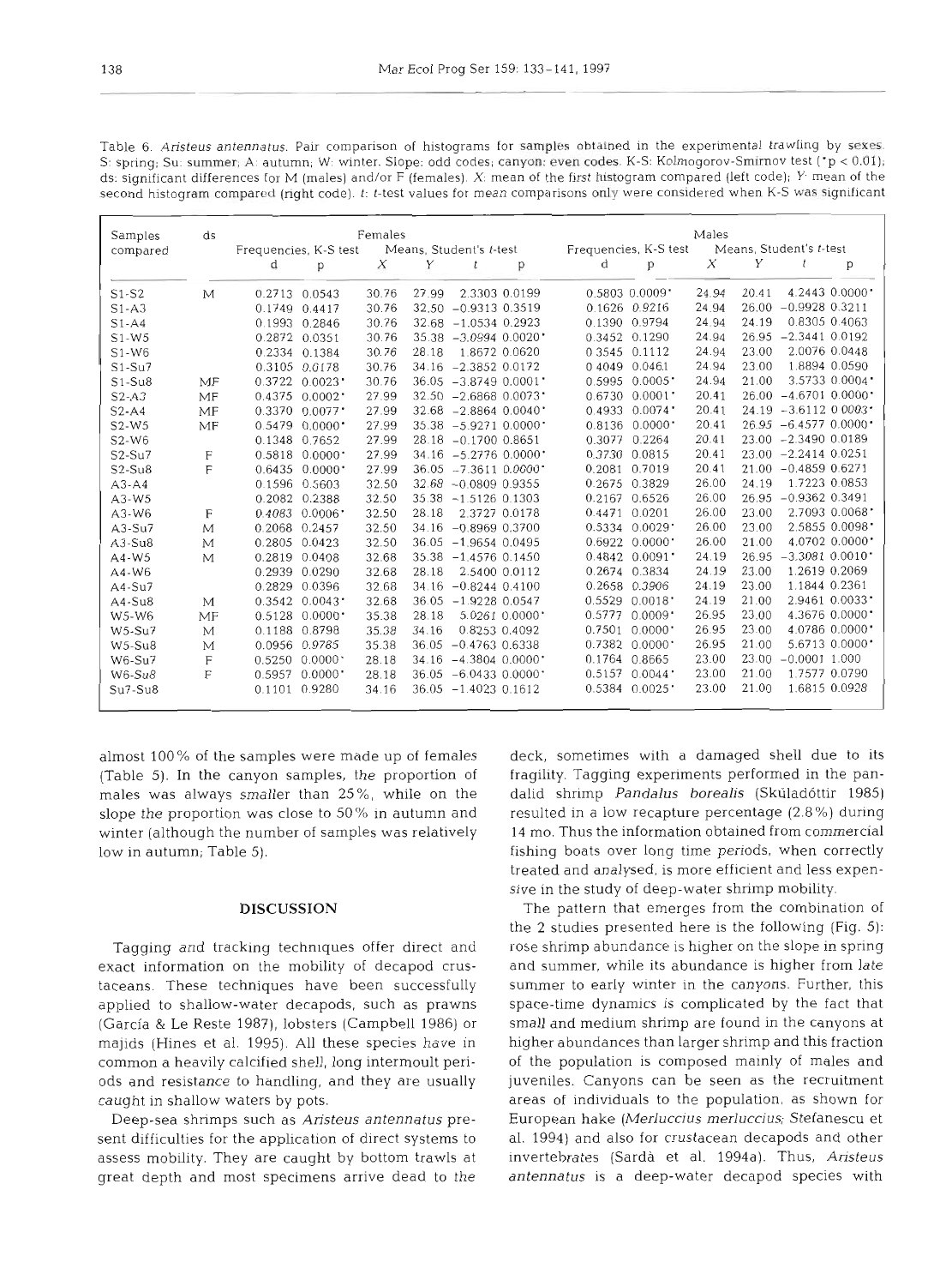comparable to other decapod crustaceans, such as shallow-water penaeid shrimps (Garcia & Le Reste 1987), deep species of *Plesionika*  (Company & Sarda 1997) or majid crabs (González-Gurriarán & Freire 1994, Stevens et al. 1994, Hines et al. 1995) dwelling on the continental slope. Benthic decapod species undertaking large-scale migrations have rarely been reported in the deep sea (Abello & Macpherson 1991).

However, there remains the problem that large mature females are mainly found in summer over the open slope, when males are very rare. females undergo gonadal riping and between the sexes. After mating, rose shrimp shoals shrimp shoals shrimp females carry the spermatophores for some months in the thely-

sperm is stored internally (Gage & Tyler 1992, p. 318) 1997). or in shallow-water decapod crustaceans (Bauer 1986, The mobility pattern described here on the basis of a

Thus, the reproductive behaviour related to fertilisa- water ecosystems. tion is not yet well understood in this species. Either Cartes & Sardà (1989) found differences in the diet



mate, but it is mainly in winter and<br>
Fig. 5. Aristeus antennatus. Spatio-temporal dynamics of rose shrimp shoals as<br>
early spring that males are relatively<br>
inferred from the movements of the commercial boat. Pie charts s inferred from the movements of the commercial boat. Pie charts summarise the abundant over slope areas, which proportion of visits to a given sampling area. Arrows depict the seasonal movewould make possible physical contact ment of the boat and are not indicative of the actual paths followed by rose

cum, thus storing sperm that can be used later to fer- On the other hand, our results would indicate that tilise eggs in the absence of males (Demestre & mating, gonadal maturity, spawning and fertilisation Fortuno 1992). This strategy is not unlike that take place in slope areas and canyons, which are the reported for deep-water gastropod molluscs, where centres of juvenile concentration (Sarda & Cartes

Elner & Beninger 1995). This strategy would be 10 yr catch record confirms the hypothesis put forward advantageous for species showing sexual segregation by Sarda et al. (1994b) working on a 1 yr data set. The and/or low densities which make physical contact dif- actual bio-ecological mechanisms governing such ficult or alternatively, mating aggregations exist in space-time dynamics remain poorly understood for *Aristeus antennatus* (as in majid crabs; Stevens et al. *Aristeus antennatus,* but some possible mechanisms 1994) but have not been accessed by the trawling can be considered, on the basis of what is known of the sampling gear **example in the species** ecology and biology of this species and its role in deep-

males are present on the slope in spring and summer composition of the various rose shrimp size classes, but not available to the trawl or the few existent males which exploit different infaunal resource levels. are responsible for a large number of matings. Per- Results from studies on the feeding ecology of other sonal observations by one of the authors (F.S.) fishing deep-water animals showed a low intraspecific and above the sea-floor with a mid-water trawl did not interspecific dietary overlap (Macpherson 1981, Hopyield any evidence for vertical displacements of *Aris-* kins & Baird 1985, Blaber & Bulman 1987). These *teus antennatus* in the water column. On the other results are interpreted by some authors as indicating hand, Cartes & Sarda (1989) and Sarda & Cartes (1997) that marine communities in deep-water habitats studied the stomach contents of male and juvenile *A.* exhibit low levels of competition and predation *antennatus* and found that they feed totally on benthic (Grassle & Sanders 1973, Cartes & Sarda 1989). It is prey. Both the experimental mid-water trawling and known also that population structure tends to adopt a the feeding studies point to a benthic habitat for all size form that will minimise interspecific competition classes and sexes in A. *antennatus.* (Ameyaw-Akumfi & Hughes 1987) or intraspecific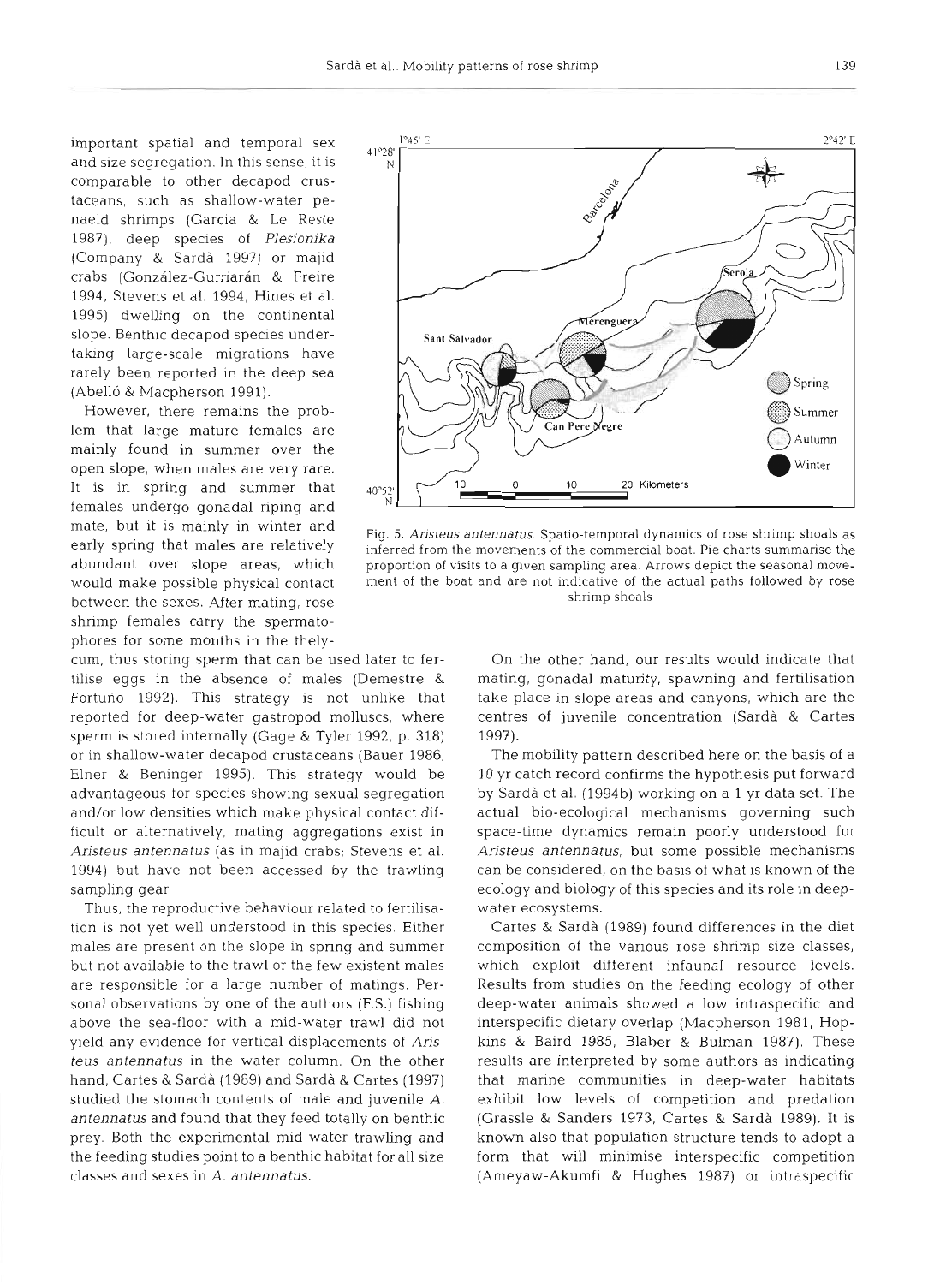competition between size classes (Keast 1978) in order to optimise energy utilisation through balanced partitioning of available resources. This is often responsible for size segregation, or for sex segregation when size is sex-dependent (Peters & Grubb 1983). Cartes (1994), studying seasonal aspects of the rose shrimp diet composition, found that between 400 and 1000 m the diet composition varied seasonally. but below l000 m no clear seasonality was found. The 1000 m transition zone coincides with a faunal change in the prey items of *Aristeus antennatus*  (Cartes 1994) and also with a change in the population structure of rose shrimp (Sarda & Cartes 1993a, b); below 1000 m, the *A. antennatus* population is composed of males and females in equal proportions and smaller mean sizes.

Cartes (1994) also found that the food items used by rose shrimp in the canyons were different from slope food items. Canyons have characteristics that distinguish them from the open slope (Haedrich et al. 1975, 3.980), such as higher productivity and regular influx of organic matter, and a higher abundance of deposit feeders. In the canyons, rose shrimp diet relied more heavily on endobenthic deposit feeders (Cartes 1994), which are easier to capture for small and juvenile Aris*teus antennatus* when compared with benthopelagic prey, which becomes more important as a prey item in larger shrimp. Thus, the sex and size segregation observed in rose shrimp populations shallower than 1000 m could be due to seasonally and spatially varying food resources and ecological partitioning of these resources to minimise intraspecific competition and maximise energy utilisation.

Most studies on reproduction of deep-water decapods did not show evidence of seasonality (see Gage & Tyler 1992, p. 306 for discussion), although in *Aristeus antennatus* there is evidence of this (Orsi Relinl& Relini 1979, Sarda & Demestre 1987, Demestre & Fortuno 1992). The factor(s) that trigger the initiation of the reproductive cycle in deep-sea animals are thought to be related to the sinking from the surface of seasonally produced organic matter (De Bovée et al. 1990, Feral et dl. 1990, Gage & Tyler 1992, p. 316-317, Starr et al. 1994) Thus the effects of the seasonal overlying production regime in the NW Mediterranean can be detected down to 1000 m, at least, for A. *antennatus.* 

In conclusion, our results show the existence of a mobility pattern in *Aristeus antennatus* populations. The internal population structure and abundance of rose shrimp vary over different geomorphological habitats and depth ranges. The phenomenon studied is persistent in time and could probably be extrapolated to other areas in the Mediterranean and eastern Atlantic where A. *antennatus* is found.

## LITERATURE CITED

- Abelló P, Macpherson E (1991) Distribution patterns and migration of Lithodes ferox (Filhol) (Anomura- Lithodidae) off Namibia. J Crustac Biol 11:261-268
- Ameyaw-Akumfi C, Hughes RN (1987) Behaviour of Carcinus maenas feeding on large Mytilus edulis. How do they assess the optimal diet? Mar Ecol Prog Ser 38:213-216
- Bauer RT (1986) Phylogenetic trends in sperm transfer and storage complexity in decapod crustaceans. J Crustac Biol 6:313-325
- Berenson ML, Levine DM, Goldstein M (1983) Intermediate statistical methods and applications. Prentice-Hall Inc, Englewood Cliffs, NJ
- Bianchini MI. Ragonese S (1994) Life cycles and fisheries of the deep-water red shrimps Aristeomorpha foliacea and Aristeus antennatus. NTR-ITPP Spec Pub1 3:l-87
- Blaber SJ, Bulman CM (1987) Diets of fishes of the upper continental slope of eastern Tasmania: content, calorie values, dietary overlap and trophic relationships. Mar Biol 95: 345-357
- Campbell A (1986) Migratory movements of ovigerous lobsters. Homarus americanus, tagged off Grand Manan. Eastern Canada. Can J Fish Aquat Sci 43-2197-2205
- Cartes JE (1994) Influence of depth and season on the diet of the deep-water aristeid Arisfeus antennatus along the continental slope (400 to 2300 m) in the Catalan Sea (Western Mediterranean). Mar Biol 120:639-648
- Cartes JE, Sarda F (1989) Feeding ecology of the deep-water penaeid crustacean Aristeus antennatus (Risso, 1816) in the Mediterranean Sea. Mar Ecol Prog Ser 54:229-238
- Cartes JE, Sarda F (1992) Abundance and diversity of decapod crustaceans in the deep Catalan Sea (Western Mediterranean). J Nat Hist 26:1305-1323
- Cartes JE. Sarda F (1993) Zonation of the deep-sea decapod fauna in the Catalan Sea (Western Mediterranean). Mar Ecol Prog Ser 94:27-34
- Company JB, Sarda F (1997) Reproductive patterns and population characteristics in five deep-water shrimps in the Western Mediterranean along a depth gradient (150- 1100 m). Mar Ecol Prog Ser 148:49-58
- De Bovée F, Guidi LD, Soyer J (1990) Quantitative distribution of deep-sea macrobenthos in the northwestern Mediterranean (Gulf of Lion). Cont Shelf Res 10:1123-1146
- Demestre M, Fortuño JM (1992) Reproduction of the deepwater shrimp Aristeus antennatus (Decapoda: Dendrobranchiata). Mar Ecol Prog Ser 84:41-51
- Demestre M, Lleonart J (1993) The population dynamics of Aristeus antennatus (Decapoda: Dendrobranchiata) in the Northwestern Mediterranean. Scientia Mar  $57(2-3)$ : 183-189
- Elner RW, Beninger PG (1995) Multiple reproductive strategies in snow crab, Chionoecetes opilio: physiological pathways and behavioural plasticity. J Exp Mar Biol Ecol 193: 93-112
- Feral JP, Ferrand JG, Guille **A** (1990) Macrobenthic physiological responses to environmental fluctuations: the reproductive cycle and enzymatic polymorphism of a eurybathic sea-urchin on the northwestern Mediterranean continental shelf and slope. Cont Shelf Res 10:1147-1155
- Gage JD. Tyler PA (1992) Deep-sea biology: a natural history of organisms at the deep-sea floor. Cambridge University Press. London
- García S, Le Reste L (1987) Ciclos vitales, dinámica, explotacion y ordenacion de las poblaclones de camarones peneidos costeros. FAO Doc Tec Pesca 203:l-180
- Gonzalez-Gurriaran E. Freire J (1994) Movement patterns